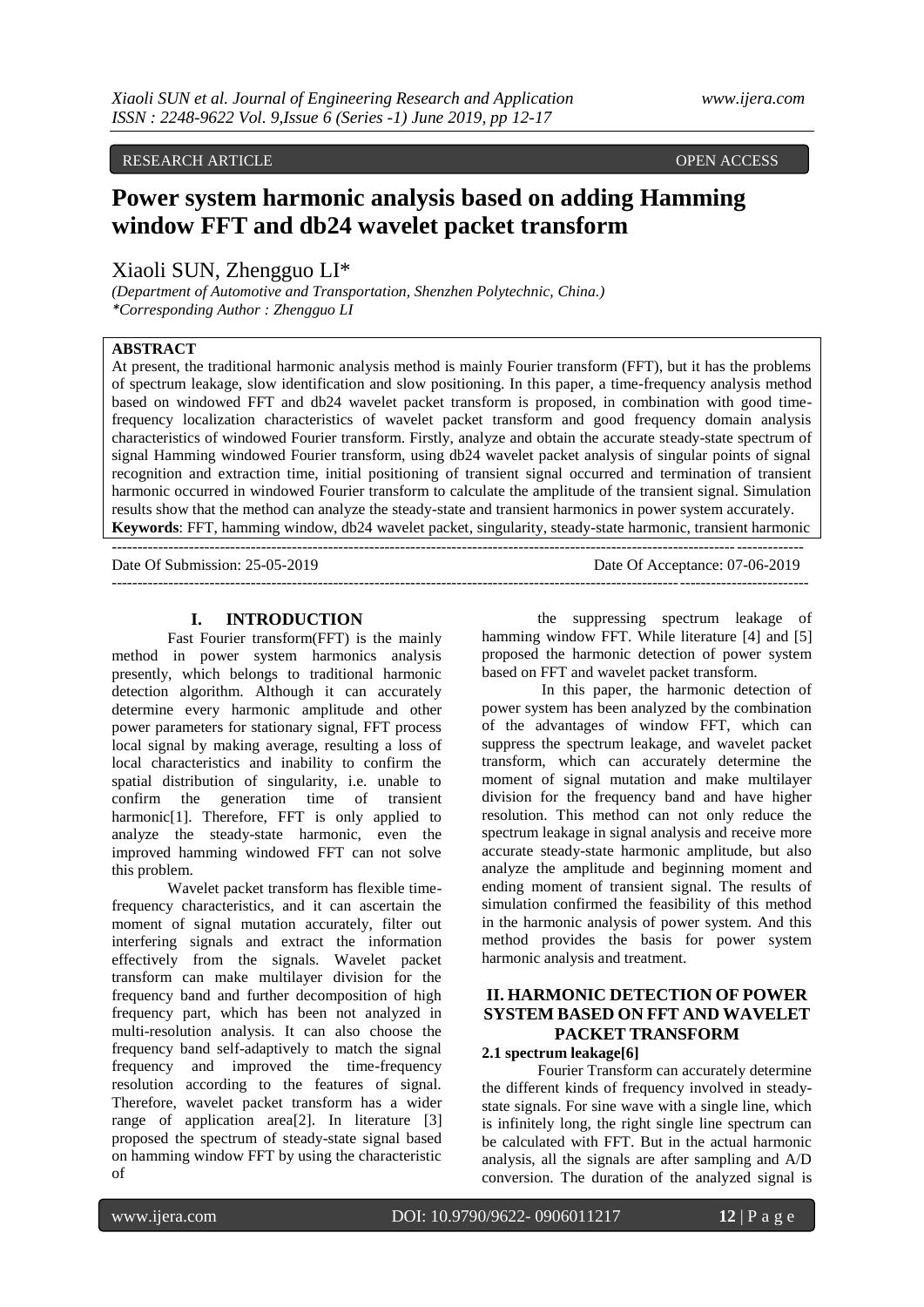$T = N\Delta t$ , which is similar to using a rectangular window to make a signal truncation from infinite long signal to the limited time-frequency signal.

 If the signal contains only the fundamental frequency only, then

 $x(t) = A_0 \sin(w_0 t)$  (1)

The rectangular window function is<br> $w(t) = \varepsilon(t) - \varepsilon(t - T)$  (2)

$$
w(t) = \varepsilon(t) - \varepsilon(t - T)_{(2)}
$$

The Fourier Transform in the signal is  
\n
$$
X(w) = \frac{\pi}{j} A_0 [\delta(w - w_0) - \delta(w + w_0)]
$$
\n(3)

 The Fourier Transform for the rectangular window function is

$$
W(w) = TSa(\frac{wT}{2})e^{-j\frac{wT}{2}}
$$
 (4)

The Fourier Transform for the discrete input

T = NΔr, which is similar to using a  
refinite long signal to the limited time-frequency  
intinitely long signal contains only the fundamental  
frequency only, then  

$$
x(t) = A_0 \sin(\omega_0 t)
$$
 (1)  
the square term, and  
 $x(t) = \epsilon(t) - \epsilon(t - T)$  (2)  
 $x(t) = A_0 \sin(\omega_0 t)$  (1)  
 $x(t) = \frac{\pi}{\lambda} \int_0^1 \delta(\omega - w_0) - \delta(w + w_0)$  (3)  
 $x(t) = \frac{\pi}{\lambda} \int_0^1 \delta(w - w_0) - \delta(w + w_0)$  (4)  
 $x(t) = \frac{\pi}{\lambda} \int_0^1 \delta(w - w_0) - \delta(w + w_0)$  (5)  
 $x(t) = \frac{\pi}{\lambda} \int_0^1 \delta(w - w_0) - \delta(w + w_0)$  (6)  
 $x(t) = \frac{\pi}{\lambda} \int_0^1 \delta(w - w_0) - \delta(w + w_0)$  (7)  
 $x(t) = \frac{\pi}{\lambda} \int_0^1 \delta(w - w_0) - \delta(w + w_0)$  (8)  
 $x(t) = \frac{\pi}{\lambda} \int_0^1 \delta(w - w_0) - \delta(w + w_0)$  (9)  
 $x(t) = \frac{\pi}{\lambda} \int_0^1 \delta(w - w_0) - \delta(w + w_0)$  (1)  
 $x(t) = \frac{\pi}{2\pi} \int_0^1 \delta(w - w_0) - \delta(w + w_0)$  (1)  
 $x(t) = \frac{\pi}{2\pi} \int_0^1 \delta(w - w_0) - \delta(w + w_0)$  (1)  
 $x(t) = 0, 1, 2, 3, ...$   $x - 1$   
 $x(t) = 0, 1, 2, 3, ...$   $x - 1$   
 $x(t) = 0, 1, 2, 3, ...$   $x - 1$   
 $x(t) = 0, 1, 2, 3, ...$   $x - 1$   
 $x(t) = 0, 1, 2, 3, ...$   $x - 1$   
 $x(t) = 0, 1, 2, 3, ...$   $x - 1$   
 $x(t) = 0, 1, 2, 3, ...$ 

 Function is also called a sampling function, when  $t \neq 0$ , with the absolute value of t increases, the absolute function's value oscillation decrease continuously and approach to zero. As can be seen,  $X(w)$  *Sa(t)* spread to the whole spectrum instead of a single line, i.e. Which indicates energy is no

longer concentrated and, spectrum leakage happened.

#### **2.2 Add window Fourier Transform**

The general signals of power system contain mainly the integer harmonics, so the research focuses on the window function of cosine function. The feature of this kind of function is, if the observation time is selected as the integer times of signal cycle, the amplitude of all integer harmonic frequency is 0, thus no leakage is happened between harmonic.

The expression of window function is  
\n
$$
w(n) = \frac{1}{N} \sum_{k=0}^{k} a_k \cos(\frac{2\pi}{N}kn),
$$
\n
$$
n = 0, 1, 2, 3...N - 1
$$
\n(6)

 $a_k$  determines the different windows, and to meet the interpolation theorem, then

$$
\sum_{k=0}^{k} |a_k| = 1
$$
\n
$$
\sum_{k=0}^{k} a_k = 0
$$
\n(7)

 The discrete Fourier Transform of window function is

function is  
\n
$$
W(\theta) = \sum_{k=0}^{k} \frac{a_k}{2} \left[e^{-j\pi(\theta - k)\frac{N-1}{N}} \frac{\sin(\pi(\theta - k))}{N \sin(\frac{\pi}{N}(\theta - k))}\right]
$$
\n
$$
+ e^{-j\pi(\theta + k)\frac{N-1}{N}} \frac{\sin(\pi(\theta + k))}{N \sin(\frac{\pi}{N}(\theta + k))}\right]
$$
\n
$$
\theta = 0, 1, 2, 3, \dots N - 1
$$

(9)

 The principles of choosing window function are a. the main board is as narrow as possible and b. to minimizing the relative amplitude of window spectrum side lobe. Here hamming window was chosen, as follows:

$$
w(n) = 0.54 - 0.46 \cos(\frac{2n\pi}{N-1})
$$
  
n = 0, 1, 2, 3... $N-1$  (10)

 The harmonic content and the main distribution range of the harmonic can be derived from window FFT, then the details are gained through wavelet packet transform.

# **III. DETECTION METHOD WITH WAVELET PACKET ANALYSIS**

There are two steps in the process of signal wavelet packet analysis: the first one is signal decomposition and calculation of the coefficient in the corresponding scale space of fundamental wave and harmonic, the second step is reconstructing the fundamental signal and harmonic signals according to the coefficient in the corresponding scale space of fundamental wave and harmonic for completing the

harmonic detection. Defining the subspace  $U_j^n$  as closure space of function  $W_n(t)$ , and  $U_j^{2n}$  as the closure space of function  $w_{2n}(t)$ , and making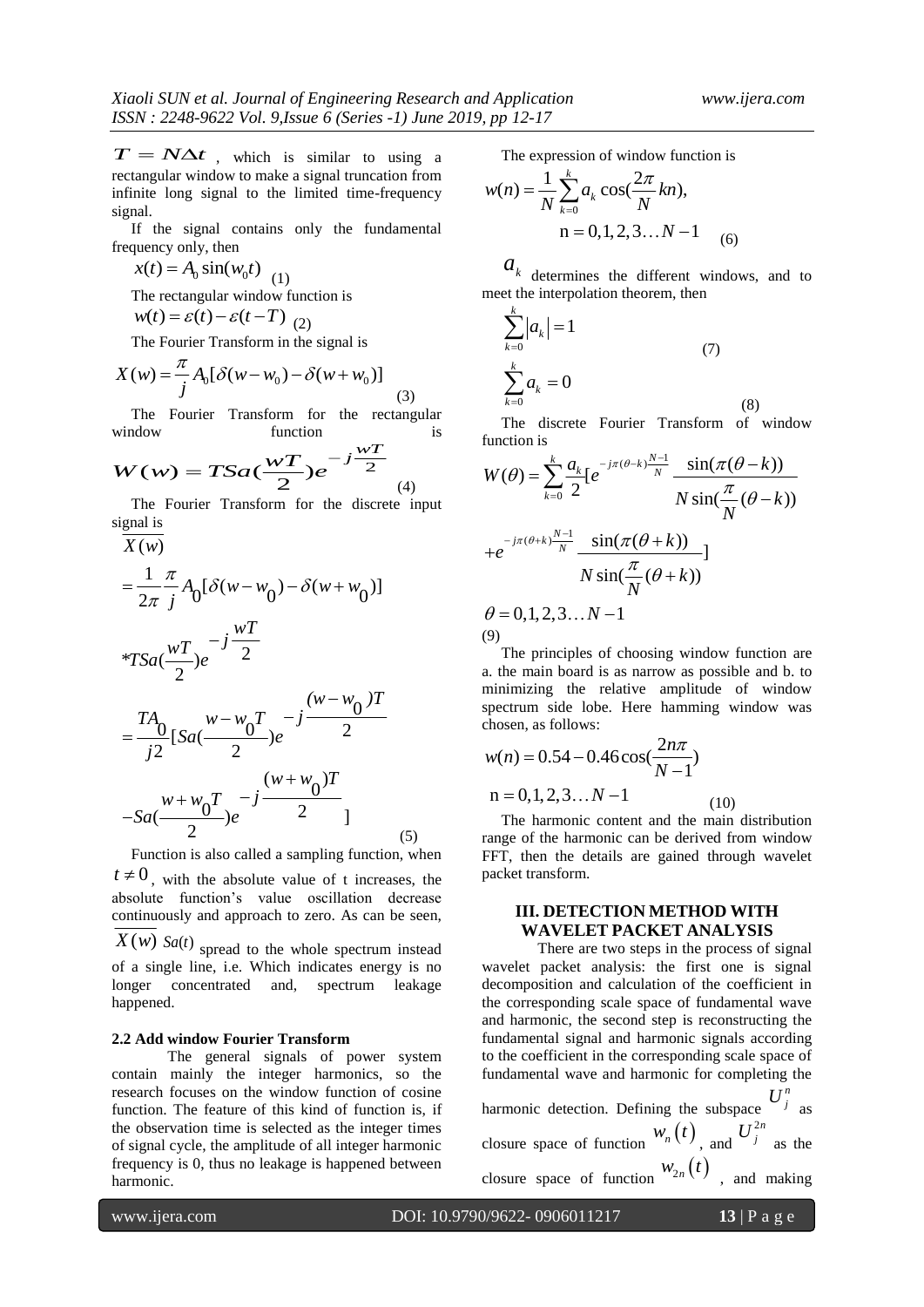$W_{2n}(t)$ to meet the double scale equations as follows:

$$
w_{2n}(t) = \sqrt{2} \sum_{k} h(k) w_{n}(2t - k)
$$
  
\n
$$
w_{2n+1}(t) = \sqrt{2} \sum_{k} g(k) w_{n}(2t - k)
$$
  
\n(11)  
\n(12)

in the expression  $k \in \mathbb{Z}$ ,  $g(k) = (-1)h(1-k)$ .

Reconstruction algorithm of wavelet packet is  
\n
$$
d_{j+1,j}^n = \sum_{k \in \mathbb{Z}} h_{l-2k} d_{j,k}^{2n} + g_{l-2k} d_{j,k}^{2n+1}
$$
\n(13)

In (13),  $h_{l-2k}$ ,  $g_{l-2k}$  are low-pass and high-pass filter group of the wavelet packet reconstruction, and the total decomposition layers, respectively.

 Now the harmonics in the power system is mainly low harmonics i.e., 2-25. The design requires the analysis of the harmonics within 31. According to the sampling theorem, we know, that  $f_s$  must be higher or equal to  $2*50*31=3100$ , here *fs* =3200Hz. For the four layers signal analysis with wavelet packet based on db24, in the process of decomposition of wavelet packet analysis, all frequencies for  $(0 - \frac{f_s}{2})$  are analyzed in high resolution. The calculation of harmonic detection will be increase and the real-time capability of detection will be reduced.

In This design chose db24 wavelet packet to do four layer decomposition. The original signal is decomposed into a series of subband signals with wavelet packet, using  $f_s$  to describe the band of each node in the decomposition of wavelet packet. The Figure 1 shows the division of 16 bands, which come from 4 layers the wavelet packet decomposition for the actual signals with

frequencies in range of 0-1600Hz[7] .



**Fig. 1** wavelet packet decomposition in 4 layers

From figure 1 we can see, that the wavelet packet decomposition in 4 layers has a complete tree structure, the decomposition is not only for low frequency part but also for high frequency part. Furthermore, after decomposition has every band

 $U_4^n$  has same width, i.e. in every band contains the same harmonic frequency. The space division of wavelet packet can decompose the original signal into different wavelet subspaces. The wavelet packet decomposition improves the resolution of signal in high frequency part.

### **IV. SIMULATION OF HARMONIC DETECTION METHOD**

In this method, using firstly window FFT detects the amplitude of harmonic with steady-state and different frequency. For transient harmonic the beginning moment and ending moment can be detected by wavelet packet transform, while for transient harmonic the amplitude can be obtained by using window Fourier transform to analyze the duration of the transient harmonic. At the same time wavelet packet transform can separate the decay quantity signal from the detecting signal in the signal analysis.

If the signals from power system in 0 to 1 second contain steady-state harmonic with 1,3,5,7 times and 21 times harmonic with decay, then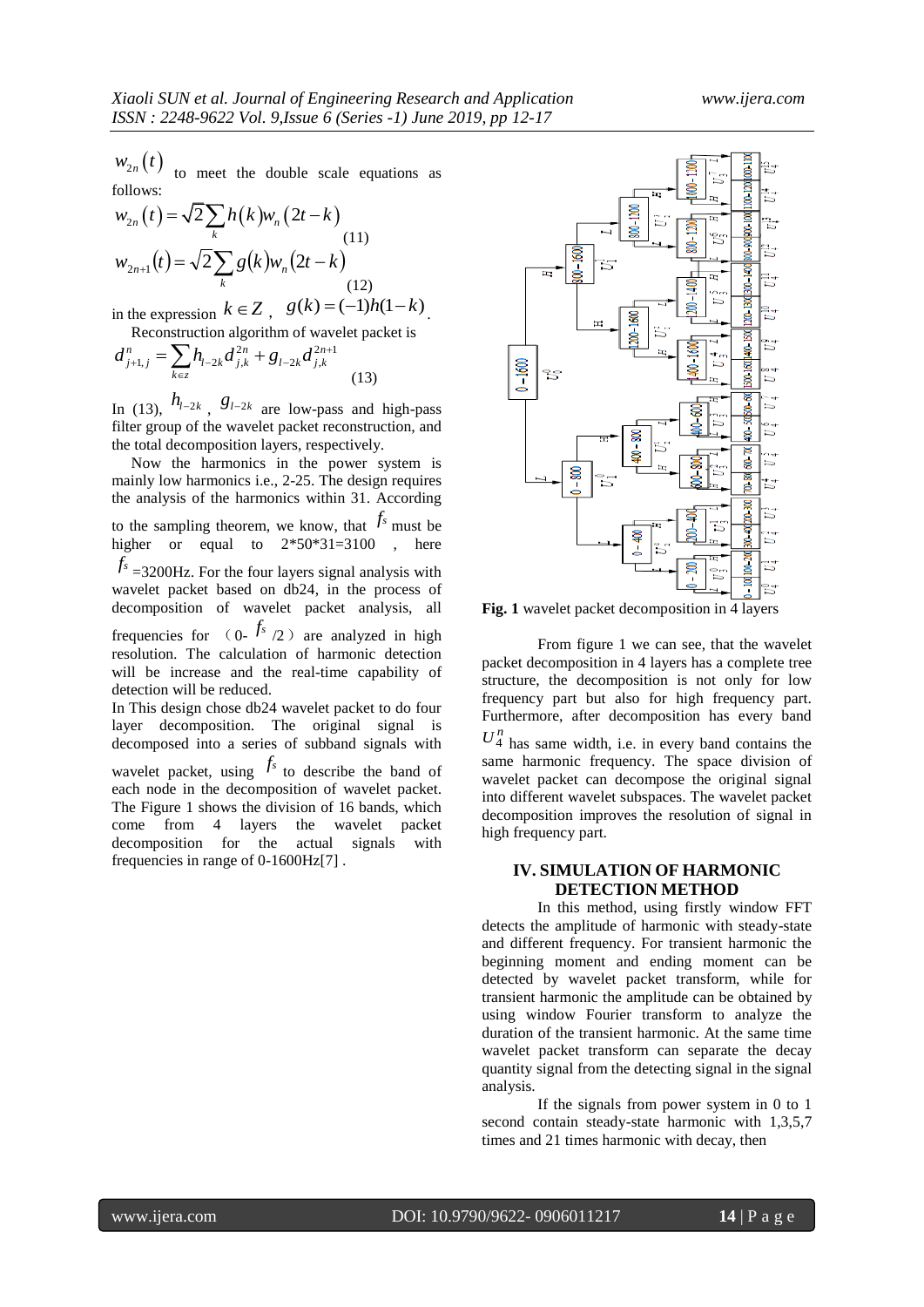$$
x_1(t) = 1.414 \times [(10 \sin(100\pi t) + 5 \sin(300\pi t) + 35 \sin(500\pi t) + 2 \sin(700\pi t) + 10 \sin(2100\pi t)e^{-10t}] + 0.03 \cdot \frac{37 \cdot 200}{200}
$$
\n(14)

During the time of 
$$
(1500-200) / 3200
$$
 are there 11 times harmonics. Its function's expression is\n
$$
x(t) = \begin{cases} x_1(t) + 2.828 \sin(1100\pi t); t \in \text{(1500 - 2000) / 3200} \\ x_1(t); t \in \text{others} \end{cases}
$$
\n(15)

The time domain waveform of original voltage signal  $x(t)$  is shown in figure 2:



**Fig. 3** the time domain waveform of original voltage signa



Fig. 3 amplitude-frequency curve of voltage signal in power system with the window Fourier Transform

| Times of | <b>Setting</b>        | Amplitude | Amplitude    |
|----------|-----------------------|-----------|--------------|
| harmoni  | value of              | with FFT  | differences/ |
| c        | harmonic<br>amplitude | algorithm | %            |
| 1        | 14.14                 | 14.1381   | 0.013        |
| 3        | 7.07                  | 7.0710    | 0.014        |
| 5        | 4.242                 | 4.2403    | 0.040        |
|          | 2.828                 | 2.8324    | 0.160        |
| 11       | 2.828                 | 0.7905    | 72.047       |
| 21       | 14.14                 | 0.5458    | 96.140       |



In Fig.3 we can see, that the signals of power system contain the signals with 50Hz , 150Hz,250Hz,350Hz,550Hz,1050Hz.

As known from the testing results, our experiment can calculate the harmonic amplitude of times 1,3,5,7with hamming window Fourier Transform. But for abrupt signals, which contain 11 times harmonics and for decay signals, which contain 21 times harmonics, the error of amplitude testing is very large. This suggests that the window FFT is only suitable for harmonic analysis of steadystate signals and is not suitable for the one of transient harmonic.

#### **4.2 wavelet packet analysis based on db24[8][9]**

Both wavelet transform and wavelet packet transform can well detect and analyze decay signals and abrupt signals [10]. By using 4 layers wavelet packet transform the simulation results are shown in Fig. 4-10. In Fig. 4 the reconstruction signal S130- S1415 has a corresponds frequency band, which correspond to the frequency band in the fourth 15  $U_0^0 - U_0^{15}$  in figure 4. Then we can know, that S130 corresponds to the reconstruction signal with  $(0-$ 100 ) Hz, and in our design, to fundamental

frequency with 50 Hz. Likewise, S131, S132, S133, S137 are corresponding to the reconstruction harmonic signal with times 3,5,7,11. The decay signal with 21 times harmonic correspond to the reconstruction signal S1315. From S1315 we can see ,that it appears modulus maxima, when n=1500 and n=2000[8], it shows, that the transient signals with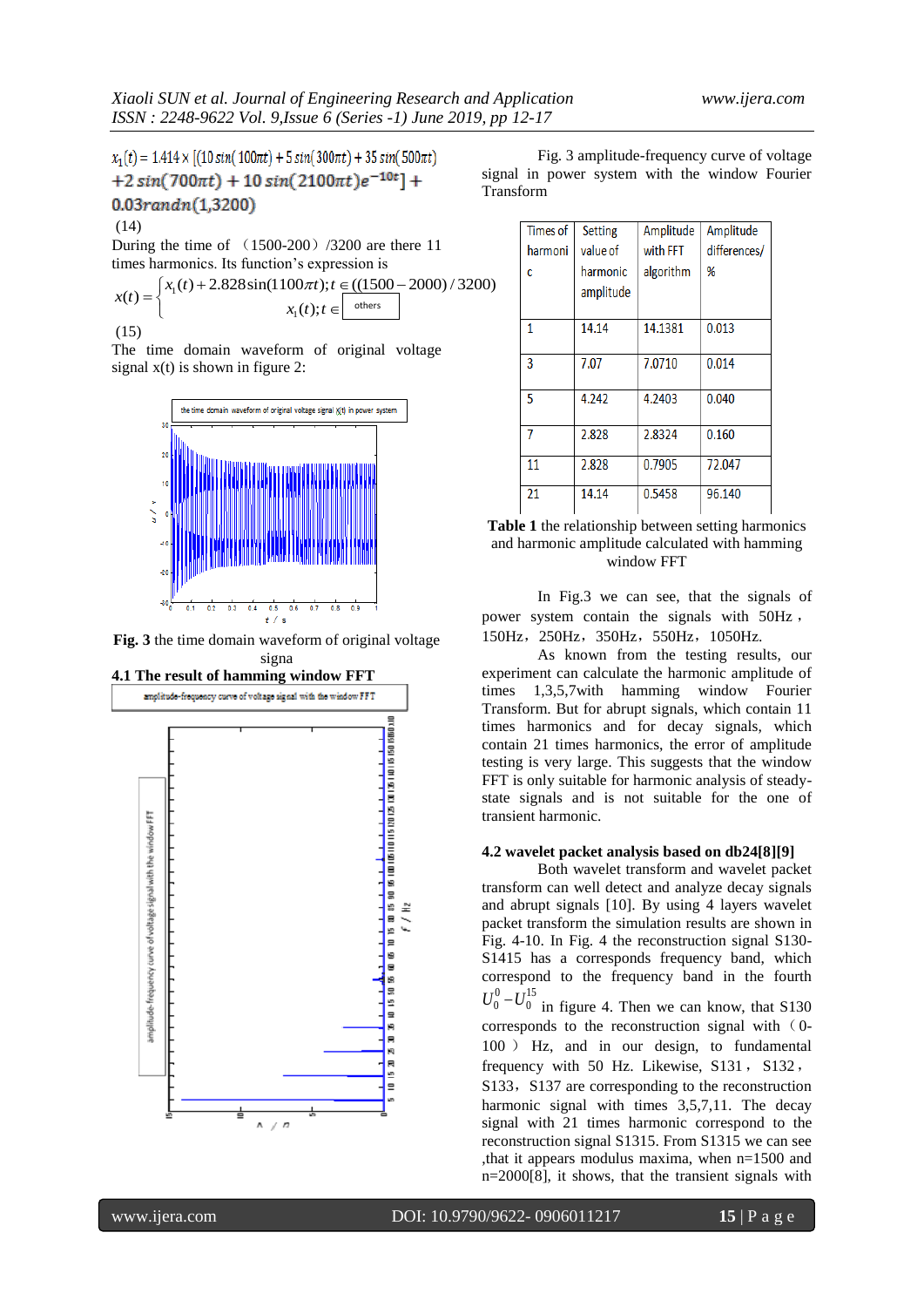11 times harmonic start at 1500/3200s≈0.469s and end at 2000/3200s=0.625s . In Fig. 5-9 we can see, wavelet packet decomposition can reconstruct accurately fundamental signal, but for 3,5,7,11 times harmonics it has reconstruction minor errors. Certainly, we know from S1313, that it has a little leakage of decay harmonics with 21 times, but it doesn't affect the analysis. The frequency of decay harmonics with 21 times focus on 1050Hz, we can directly reconstruct the high frequency part (800- 1600) of wavelet packet decomposition in 1 layer and get more accurately waveform of decay signals. In figure 11 we can see the waveform of reconstruction for the high frequency part of wavelet packet decomposition in 1 layer.



**Fig. 4** waveform of reconstruction for signal, which has been decomposed by using wavelet packet based on db24 with 4 layers



**Fig.5** comparison of fundamental signal reconstruction and standard fundamental signal







**Fig.7** comparison of 5 times harmonics reconstruction and 5 time harmonics